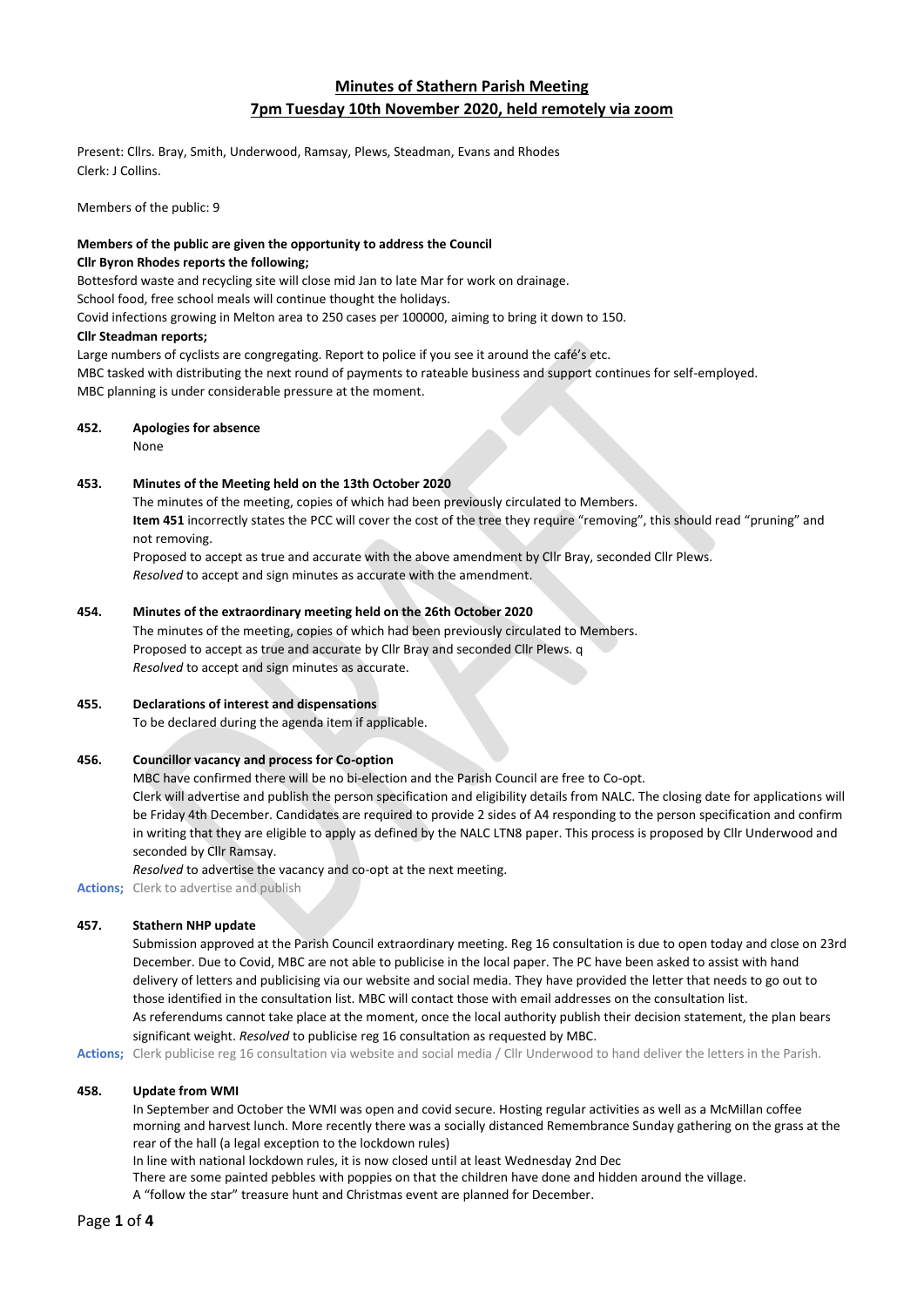School are still using hall for PE.

### **459. Update from SRA**

#### Minutes of meeting on 21st October 2020 have been received

At a meeting last week, s106 monies have been confirmed relating to STAT1. Further discussion on the timescale is needed. SRA charity will be maintained for now to ensure the 106 can be claimed.

Maintenance day on 14/11/20, with a review of the covid guidelines first.

There has been anti social behaviour in the park, resulting in the goalposts being damaged, replacement cost is in the region of £1000. They have requested insurance details from the clerk, and are looking into a possible insurance claim. The expected expenditure is £350 for a new bin then either excess costs of an insurance claim or the £1000 for the goal posts. Cllr Smith proposes these expenses are accepted, Cllr Ramsay seconds.

*Resolved* to accept the proposed expenditure.

**Actions;** Cllr Smith to look into an insurance claim.

### **460. Closed Cemetery maintenance programme**

A letter has been received from Mr Codrington requesting payment for consumables for voluntary work carried out in the closed cemetery as well as concerns around the condition of the hedges, grass, boundaries and gate.

The Cemetery looks in the best condition it has been for a long time. Thanks to Mr Codrington for the work he has done. Current agreement is a contractor provides 2.5 days work in the cemetery per year.

Maintenance to date has been ad-hoc and a management plan is required, providing a plan for Mr Codrington as a volunteer to follow if he would like to continue as a volunteer.

Cllr Plews will liaise with the clerk and volunteer to put a maintenance plan together specifically for this area.

Requirement for the plan are guidance for how often the grass, hedges, boundaries need cutting and to what level. More urgent is to erect some warning signs on the gate highlighting the uneven ground and potentially near the wall warning of the drop.

Concern is raised about the state of the fence and the drop into Mr Kennedy's new access track and the risk of erosion from the water running down it with the proximity of it to the nearest graves. This requires discussion.

Cllr Bray proposes that the H&S related warning signs are done as soon as practicable, the gate will need a sign warning of the inspection periods and to pay Mr Codrington his expenses of £111.96. Seconded by Cllr Underwood

Cllr Smith highlights the PSS software can be used to record the maintenance.

*Resolved* to produce a maintenance plan for the closed cemetery, to pay Mr Codrington his expenses and that any expenses going forward must be claimed on a more regular basis.

**Actions;** Cllr Plews to liaise with Mr Codrington and clerk to draw up the maintenance plan.

PC - Discussion on risk of soil erosion and fence.

# **461. Review of hedge maintenance**

Following a complaint about a hedge under the PC control, not trimmed in an ecological way. Cllr Bray proposes that after discussions with neighbours, users and residents that a hedge maintenance policy is drawn up before the next round of hedge cutting is due (next year) for each hedge that is under the control directly or indirectly of the PC. Seconded by Cllr Smith.

*Resolved* to draw up a hedge maintenance policy for all hedges under PC control.

**Actions;** Clerk provide a list of all the PC hedges.

### **462. Consider quotes for hedge cutting at Moor Lane Cemetery / Playpark hedge / remove ivy in hedge at allotments**

Allotment hedge cutting and Tofts Hill cemetery hedge cutting quotes were agreed at the August meeting Moor Lane Cemetery hedge not cut last year. M Robinson £276 / R Scarborough £60 / B Thompson £312 / J Faulks £144 Playpark hedge gateways and front top and side, was cut last year. They have an offer of cutting the roadside and the top FOC – R Scarborough £150

Remove ivy from allotment hedge R Scarborough £30, this has been carried out already on safety grounds. Quote accepted *Resolved* to leave Moor Lane cemetery hedge until next year / Cllr Ramsay to follow up playpark hedge with volunteer, then address cutting the inside / Lay the area of hedge to cover the gap left by the removal of the ivy in the allotment hedge.

**Actions;** Cllr Ramsay to arrange playpark hedge cutting with volunteer.

### **463. Consider quotes for tree works in Churchyard**

To remove deadwood / branches and reduce end weight on lower limbs T25 & 23 Greenfields countryside £1104 / Simon Price £440 / Joshua Tree Care £300. Not included is the cost of the planning application, this will be additional.

Cllr Ramsay proposes to accept the £440 quote and the cost of planning application, seconded by Cllr Bray. *Resolved* Mr Price to do the tree work. Clerk to make planning application.

**Actions;** Clerk contact those who quoted. Then make the necessary planning application.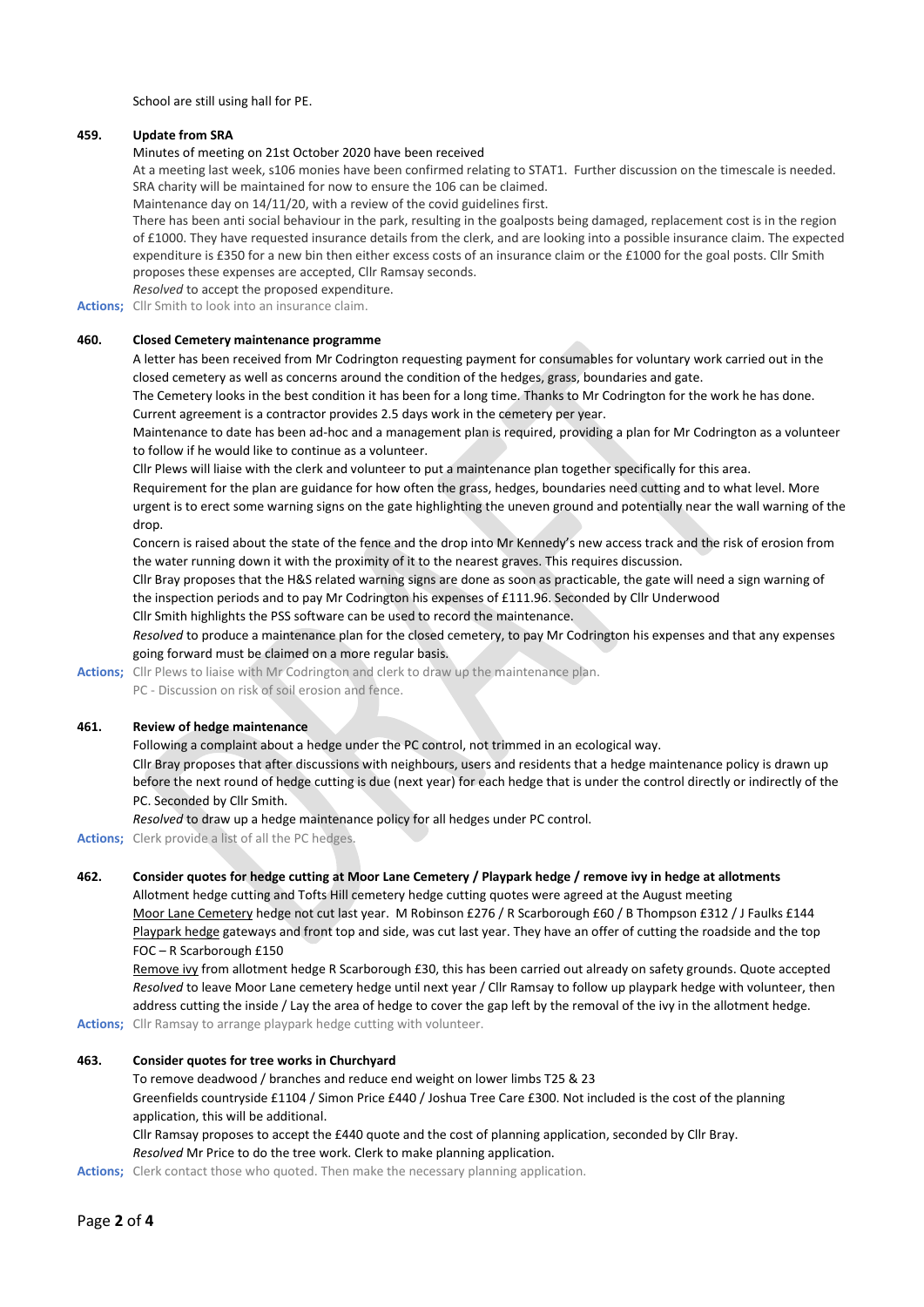#### **464. Wildflower verges programme**

Applications must be in by 27th November having consulted neighbouring properties

Mill Hill opposite the architects / top of Red Lion Street on the triangle / on left as you turn into Valebrook Road / bank opposite allotments on Penn Lane / outside Tofts Hill cemetery.

clerk ask if consulting via social media and key resident in each area is enough to cover the consultation. clerk put volunteers in touch with Cherry and get form done for 27th Nov

**Actions;** Cllr Underwood to work with volunteers / Clerk to submit

#### **465. Correspondence / Planning Applications, including those received prior to the meeting**

#### **Correspondence**

- **465.1** A resident has complained about the hedge cutting on PC controlled land
- **465.2** The PC have been informed that an application is being applied for to close Church Lane to connect a sewer for a new build property into the existing ST sewer. The dates given are TBC 15th – 18th Feb, although they hope for it to be sooner.
- **465.3** PKF Littlejohn have completed their audit and the notice of conclusion of audit has been published
- **465.4** LCC highways reminder to apply for a licence for seasonal decorations in the highway
- **465.5** A resident would like to thank the Council for their efforts to improve the STAT1 planning layout
- **465.6** LRALC are interested in Cllrs becoming "community champions" for housing, climate change, health and wellbeing, local transport and youth for the next round of elections.
- **465.7** MBC have launched a survey seeking views on the effects of Covid-19 on residents' daily lives. Published on PC web and FB pages
- **465.8** Details of workshops on the proposals for acute and maternity services
- **465.9** Leics police ASB in village over Halloween weekend, because the incident was not reported directly to them, they have logged the PC as the victim. 5 youngsters were identified and will be started on the antisocial behaviour incremental approach, with advice being the first step.

### **Planning Applications**

- **465.1.1 20/01095/FUL – Field OS 50000 & 5812 Tofts Hill**. Demolition of redundant barns and their
	- replacement with a single dwelling house (class C3)

3 yrs ago inspector said do more harm than it will benefit

last week inspectors report on field below it, he concurred with the original inspector

A prepared objection is shared on the screen with all present and read out by Cllr Bray. The PC strongly object, the scheme is more intrusive and will have a greater detrimental effect on the landscape. It is significantly larger; the current barns disappear at night but this has large areas of glass facing down the hill. The scale and design will dominate for miles around and generate light pollution. In breach of SS1 / SS2, EN1, EN2, EN6. The NP have a policy (CFA4) to protect Tofts Hill.

Cllr Bray propose to object as set out above, seconded by Cllr Underwood.

**Actions;** Clerk to submit objection.

### **466. Payments and Receipts**

#### *Payments*

| Clerk salary (4 weeks)      | £561.00 | 22696           |
|-----------------------------|---------|-----------------|
| SSE Aug & Sept              | £196.00 | D/D taken 06/11 |
| HP Instant ink (clerk card) | £4.50   | 22697           |
| Zoom Nov                    | £14.39  | 22697           |
| R Scarborough Oct           | £400.00 | 22698           |
| R Scarborough Tofts hedge   | £250.00 | 22699           |
| PKF Littlejohn              | £240.00 | 22700           |
| Your Locale                 | £500.00 | 22695           |

Cllr Underwood proposes to pay these, seconded by Cllr Smith *Resolved* that payments approved and cheques to be signed and invoices checked by Cllrs Underwood and Ramsay.

#### *Receipts*

| Allotment rent | £117.00 |
|----------------|---------|
| Cemetery fees  | £385.00 |

#### *Playpark account*

*Payments*

None